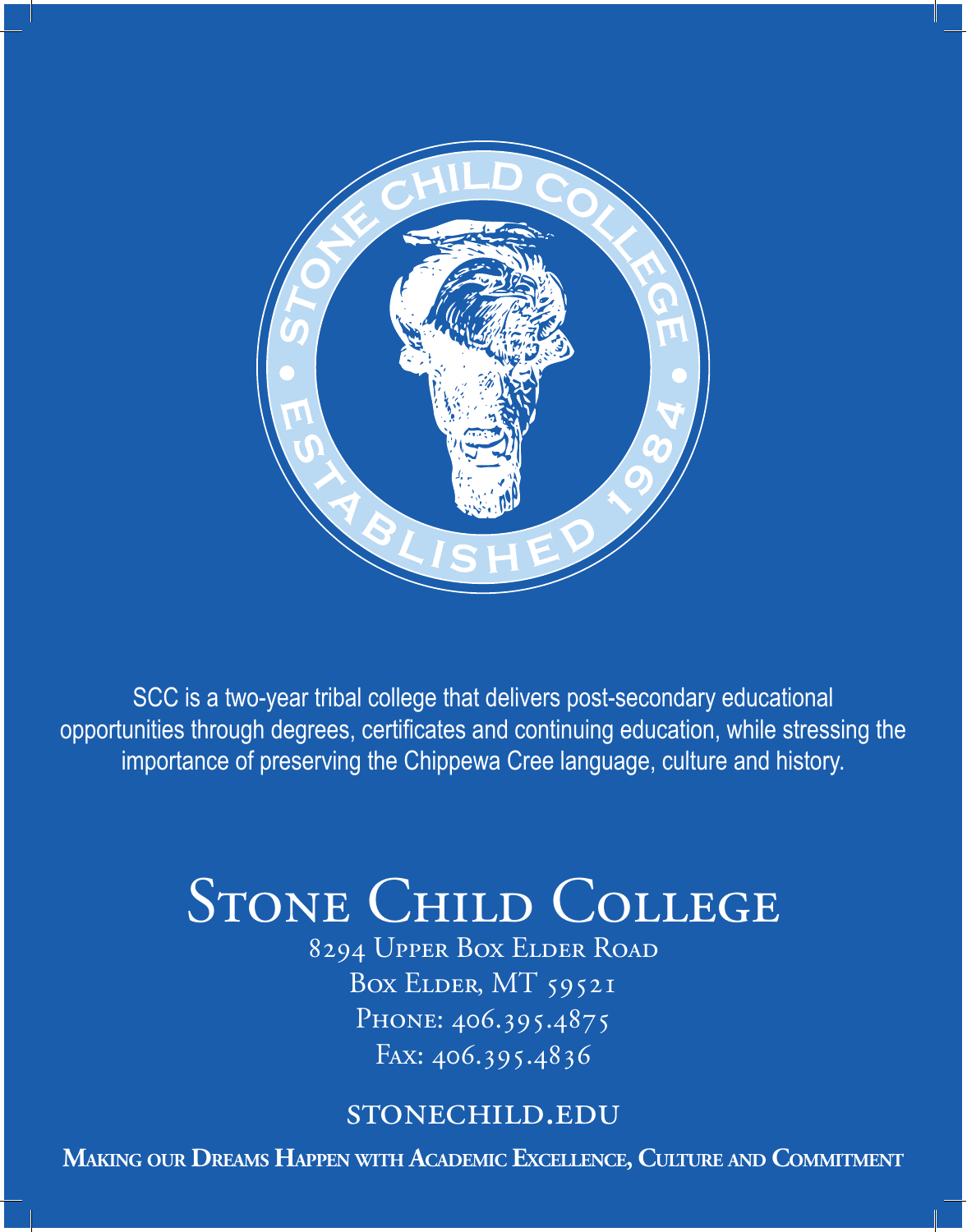

# STONE CHILD COLLEGE

#### **PREVIEW OF OUR INSTITUTION**



#### **OVERVIEW**

**CONTACT US FOR MORE INFORMATION ADDRESS |** 8294 Upper Box Elder RD, Box Elder, MT 5921 United States

**PHONE |** (406) 395-4875

**WEBSITE |** http://www.stonechild.edu **ENROLLMENT |** 506 Students

**TYPE OF INSTITUTION |**

■ Tribal College

**APPLICATION FEE |** \$10 **IN-STATE TUITION (***Per Credit***) |** \$ **IN-STATE TUITION COST (***Per Year***) |** \$2020 **OUT-OF-STATE TUITION (***Per Credit***) |** \$ **OUT-OF-STATE TUITION (***Per Year***) |** \$ **BOOKS & SUPPLIES COST (***Per Year***) |** \$540 **ROOM & BOARD COST (***Per Year***) |** \$ **STUDENT : FACULTIY RATIO |** 15:1 **PRIORITY APPLICATION DEADLINE | PRIORITY FINANCIAL AID DEADLINE |**